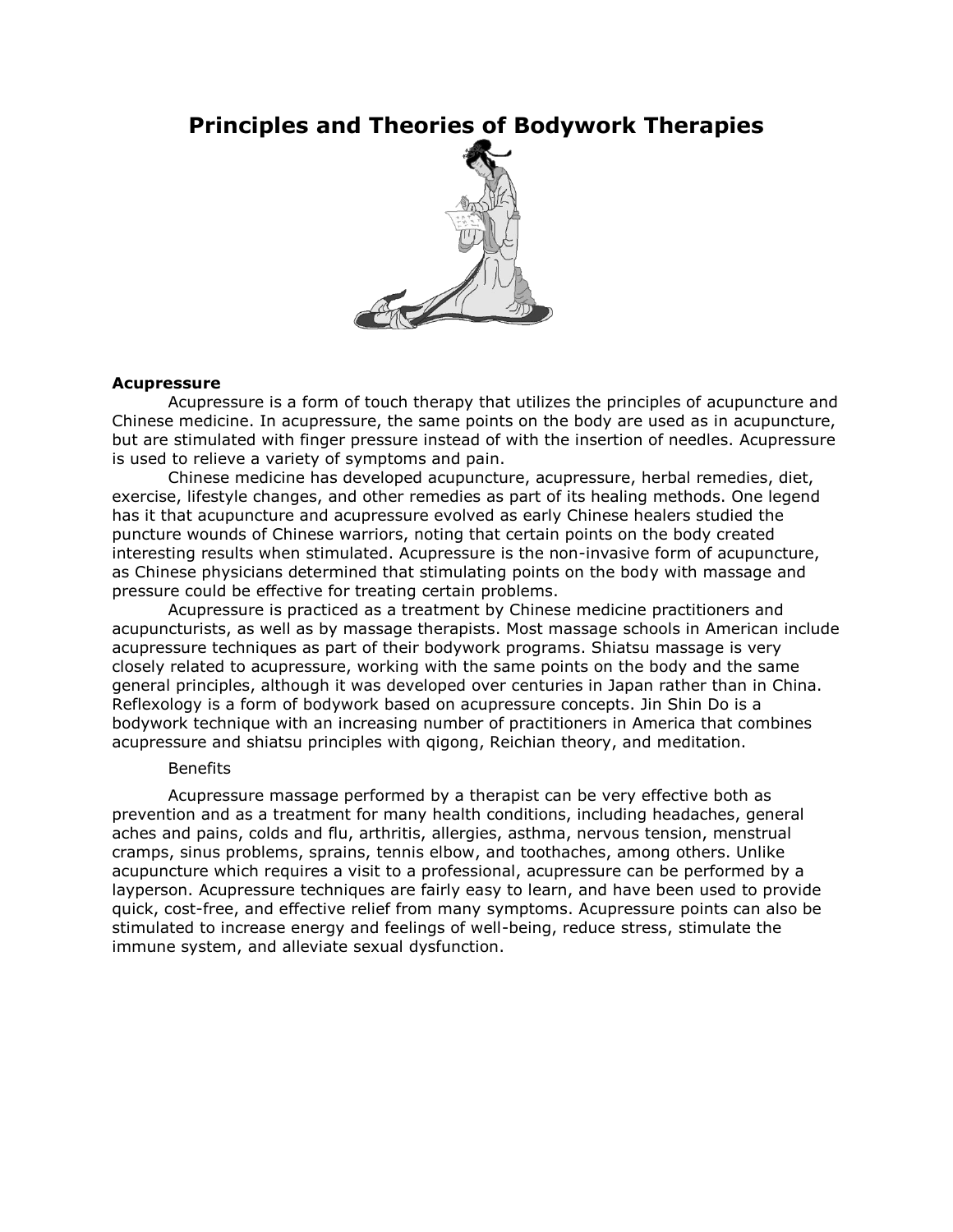# **Acupuncture**



Acupuncture is one of the main forms of treatment in traditional Chinese medicine. It involves the use of sharp, thin needles that are inserted in the body at very specific points. This process is believed to adjust and alter the body's energy flow into healthier patterns, and is used to treat a wide variety of illnesses and health conditions.

#### **Origins**

The original text of Chinese medicine is the Nei Ching, The Yellow Emperor's Classic of Internal Medicine, which is estimated to be at least 2,500 years old. Thousands of books since then have been written on the subject of Chinese healing, and its basic philosophies spread long ago to other Asian civilizations. Legend has it that acupuncture developed when early Chinese physicians observed unpredicted effects of puncture [wounds](/g2603/0001/2603000138/p1/article.jhtml) in Chinese warriors. Today acupuncture is being practiced in all 50 states by over 9,000 practitioners, with over 4,000 MDs including it in their practices. Acupuncture has shown notable success in treating many conditions, and over 15 million Americans have used it as a therapy. Acupuncture, however, remains largely unsupported by the medical establishment. The American Medical Association has been resistant to researching it, as it is based on concepts very different from the Western scientific model.

Several forms of acupuncture are being used today in America. Japanese acupuncture uses extremely thin needles and does not incorporate herbal medicine in its practice. Auricular acupuncture uses acupuncture points only on the ear, which are believed to stimulate and balance internal organs. In France, where acupuncture is very popular and more accepted by the medical establishment, neurologist Paul Nogier developed a system of acupuncture based on neuroendocrine theory rather than on traditional Chinese concepts, which is gaining some use in America.

### **Esalen Massage**

This type of bodywork is founded on Swedish massage. The focus is on individual aspects of the body applying technique and detail to these areas. However, the Esalen classical technique is focused on the integration of the body. Long strokes are used with the intent to bring connecting awareness to the whole body. When the therapist open to this awareness, he/she has an understanding of how stress in an individual areas, affects the whole body.

Esalen massage is set apart us an unique styles because it also reflects an attitude about touching, caring, energy awareness and emotional, spiritual healing besides just physical manipulation.

Part of the attitude of Esalen is that touching is a basic need, as essential as air, food or water: that caring about others is natural; that getting in touch with one's own body leads to a more effective way of loving and relating to others, and that healing comes from within as well as from the outside.

In Esalen massage the social differences between the giver and receiver is reduced. No white uniform as a symbol of authority. Esalen massage is often practiced as an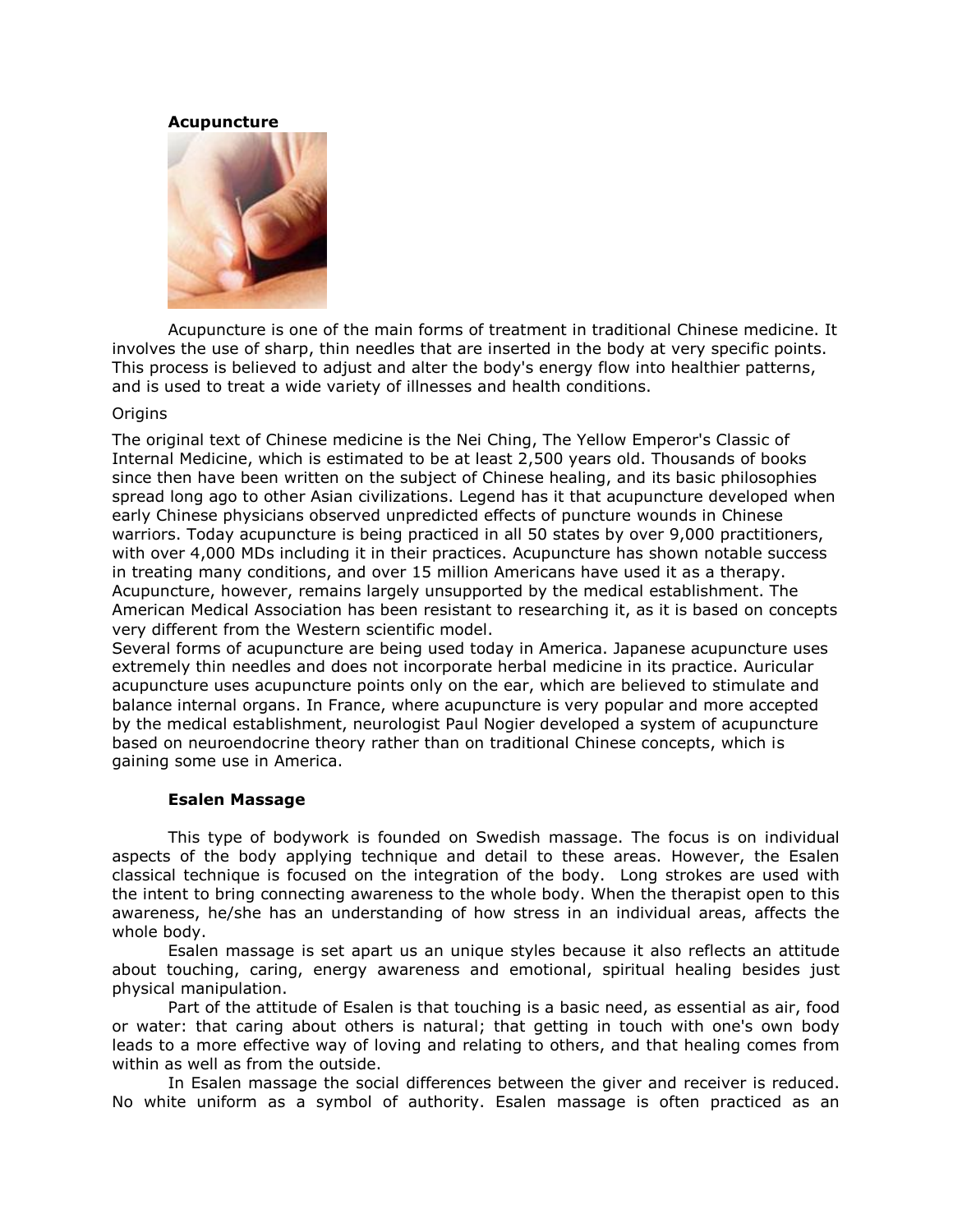exchange - alternating between whom gives and receives - and is traditionally done in the nude. However when done by professional therapists, this of course, is not done. At the hot spring baths in California where it originated, getting dressed when it was your turn to give massage seemed not only superfluous but also downright silly.

In public practice Esalen practitioners usually dress very informally and the client is usually covered with a towel or sheet, but since one of the aims of Esalen style massage is to tie the parts of the body together, coverings are moved aside to permit long flowing "connecting" strokes that are among its hallmarks. In exchange groups and retreats for massagers, clothing is usually optional for everyone. Having options places responsibility on each individual rather than on some external authority, and that's what holistic health care is all about.

# **Fascial Mobilization**

Fascial Mobilization aims to produce a well-balanced, mobile and symmetrical body within the skeletal, soft tissue and craniosacral system. The fascial system consists of a laminated connective tissue sheath that spreads uninterrupted throughout the body in a three-dimensional web. Because it is an integral part of all anatomical structures, it plays a vital role in the functioning of the body. Restrictions within the fascial system can contribute to pain and dysfunction. These restrictions can be caused by postural imbalances, asymmetries, gravitational pulls, induced microtrauma or macrotrauma, inflammation and abnormal tension or pressure.

# **Feldenkrais Method®**



Dr. Moshe Feldenkrais, 1904-1984.

The Feldenkrais Method® has strong scientific roots. Dr. Moshe Feldenkrais, originator of the work, studied human movement and development using his knowledge in mechanical and electrical engineering. He received his doctorate in physics. It was a severe knee injury that inspired him to understand more about human movement and neurophysiology.

Dr. Moshe Feldenkrais studied other disciplines: biology, anthropology, cybernetics, systems and learning theory to develop his understanding of the relationship between body and mind. In addition to his involvement with science he was a master in Judo.

He was a passionate human being who used all that he knew to develop a unique way of knowing and working with people. Finally, he talked about his work as a way for people to actualize their potential, put their intentions into action and live their dreams.

# Benefits of the Feldenkrais Method

Feldenkrais® Alternative Movement Therapy Enhances Cognitive and Physical Performance / Functioning by accessing neurological patterns and developing sensory awareness of skeletal and neuromuscular biomechanics resulting in pain relief, freedom of movement and ability to realize human excellence.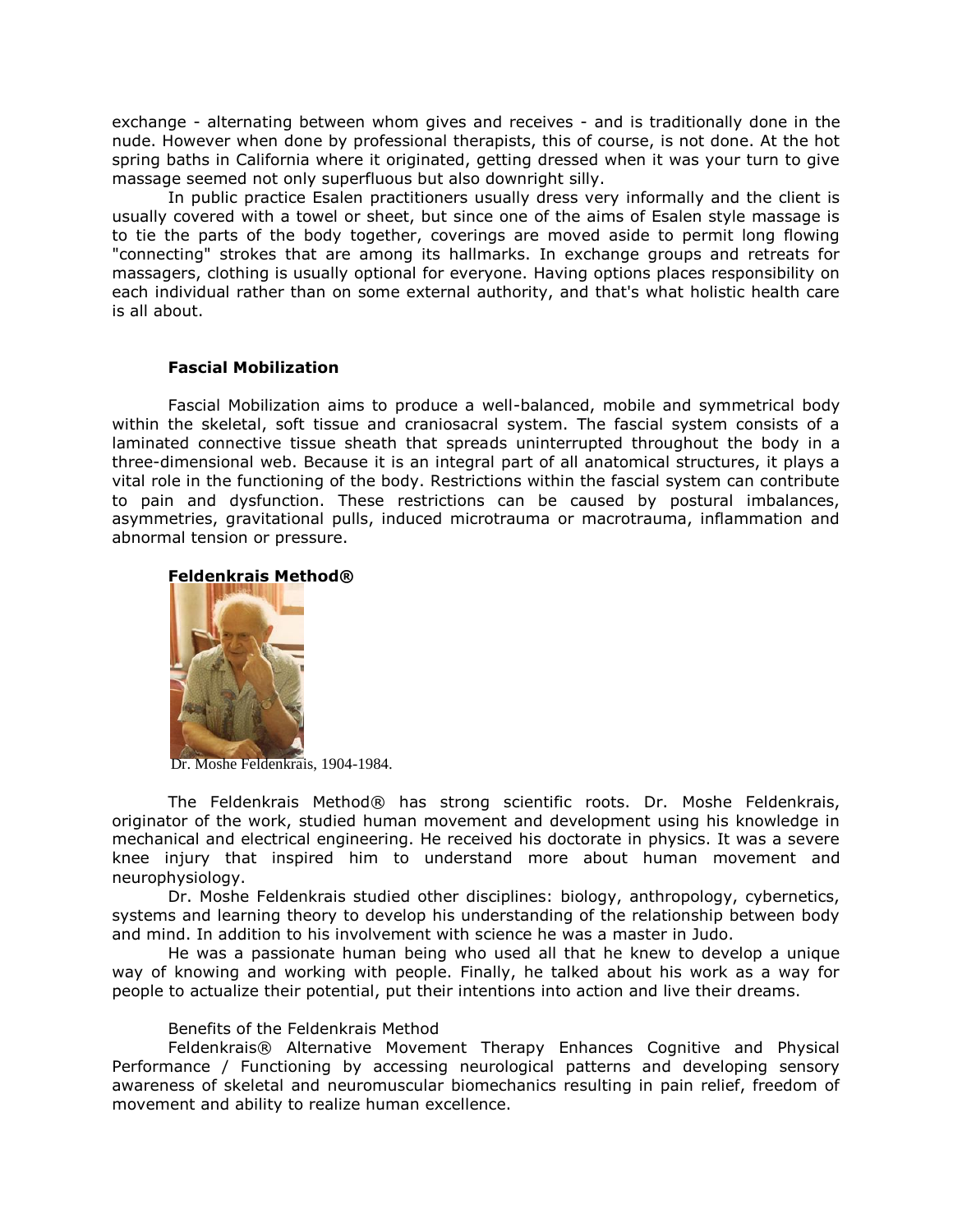Because the Feldenkrais Method is based on such a fundamental human experience, movement, it reaches a wide range of people of all ages and capabilities.

Professionals who benefit:

Athletes, artists, actors, musicians, dancers, singers, martial artists, computer operators, etc.

Those challenged with various conditions:

Learning disabilities, strokes, cerebral palsy, autism, multiple sclerosis, vestibular disorders, etc...

It helps improve:

Flexibility, strength, coordination, balance, efficiency, learning, breathing, speech, communication, self-image, injury prevention, pain management, recovery from surgery, stress and fatigue reduction, and the quality of life.

# **Geriatric Massage**

Geriatric massage is a specialty of massage therapy, which focus on the treatment of elderly patients. Here are some of the responsibilities and knowledge that a massage therapist working with geriatric massage would have:

 Review of medical terminology and of the symptoms of the most prevailing age-related health problems and how to select approaches to the diverse afflictions of old age.

 Positioning of clients in hospital beds, standard beds, wheelchairs, geriatric chairs and standard massage tables.

 Cautions in positioning of challenged clients, wheelchair transfers, aiding in ambulation.

 Handling of clients with various types of paralysis eg. flaccid or spastic, and upper or lower extremities. Also working with incontinence.

 In depth understanding of the most common age-related health problems and how to work specifically with each, as well as cautions and contraindications.

 Choose the proper techniques to utilize while working under the direction of the prescribing physician but without the need for direct supervision.

 Know how to work with clients who have various degrees of age-related health and mobility problems.

Be familiar with working in an Assisted Living Facility or Nursing Home.

# **Haelan work®**

Haelen Work recognizes that people who are in great pain are often unable to focus on the need to integrate body, mind and spirit. It combines Therapeutic Touch, psychotherapy and counseling. Developed by Janet F. Quinn, Ph.D., R.N., a practitioner of therapeutic touch and holotropic breathwork. This system attempts to assist people with physical illness to participate in their healing from a more holistic perspective.

This program was formulated by Joseph Heller in the USA in 1978, is a form of deep tissue bodywork designed to realign and rebalance the body, releasing chronic tension and stress and producing a more relaxed, youthful state. The central premise of Hellerwork is that structurally misalign body experiences gravity as stressful and so movement and flexibility is limited, causing energy loss, aging and deterioration. A body in vertical alignment with gravity experiences gravity as a supporting force is flexible and moves easily.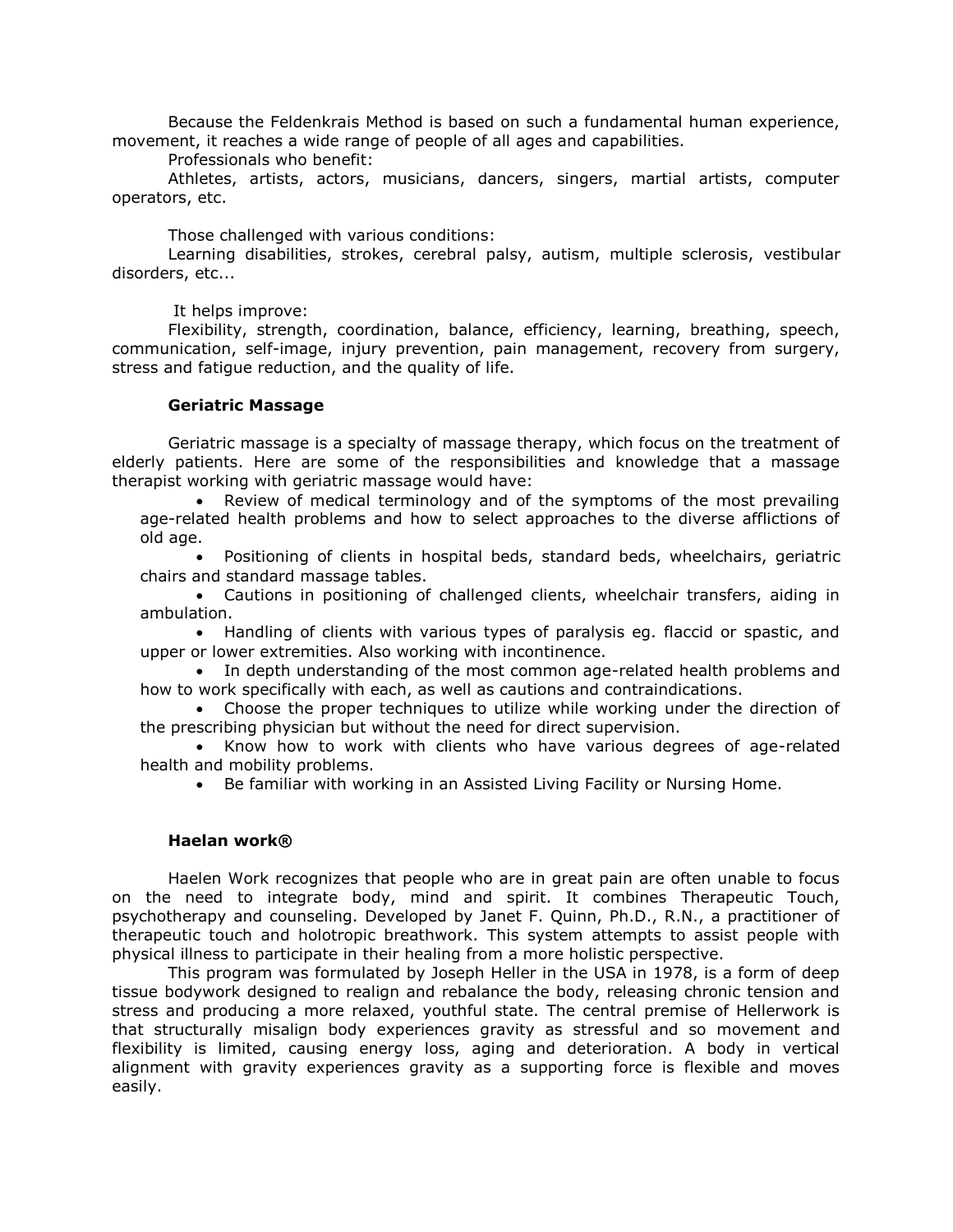### **Hellerwork**

This program was formulated by Joseph Heller in the USA in 1978, is a form of deep tissue bodywork designed to realign and rebalance the body, releasing chronic tension and stress and producing a more relaxed, youthful state. The central premise of Hellerwork is that structurally misalign body experiences gravity as stressful and so movement and flexibility are limited, causing energy loss, aging and deterioration. A body in vertical alignment with gravity experiences gravity as a supporting force is flexible and moves easily.



Hoffa massage was developed by Albert Hoffa and uses five massage strokes from Swedish style. The strokes follow the venous flow towards the heart except on the back. The massage techniques used on this style are gentle and light, and the sessions are no longer than thirty minutes. Hoffa believed that the client's joints should be half-flexed, providing optimum relaxation during the treatment. Healthy tissue should be massage first, followed by work on injured areas. He also believed that the body part being massage should be free of hair.

#### **Hydrotherapy**



Hydrotherapy is one of the oldest, simplest and most effective of all natural therapies. From the Roman and Turkish Baths, through Bavaria, Britain and Lourdes, to modern saunas, alternating hot and cold water, hydrotherapy is believed to stimulate blood and lymph circulation, relieve congestion, tone body tissue, ease pain, relax the nervous system, and improve overall health. Thalassotherapy is a form of hydrotherapy which includes Turkish baths and seawater baths to cure specific ailments or as a cleansing tool.

Colonics, also called colon therapy, uses hydrotherapy to cleanse toxins from the colon and restore health. The medical community is divided on the safety and effectiveness of this therapy.

Also, hydrotherapy is widely used in conjunction with physical therapy, chiropractic, naturopathy, massage therapy, and other forms of medical treatments.

Hydrotherapy can be very efficient on the treatment of muscular and joint pain, inflammation, and a variety of musculoskeletal conditions.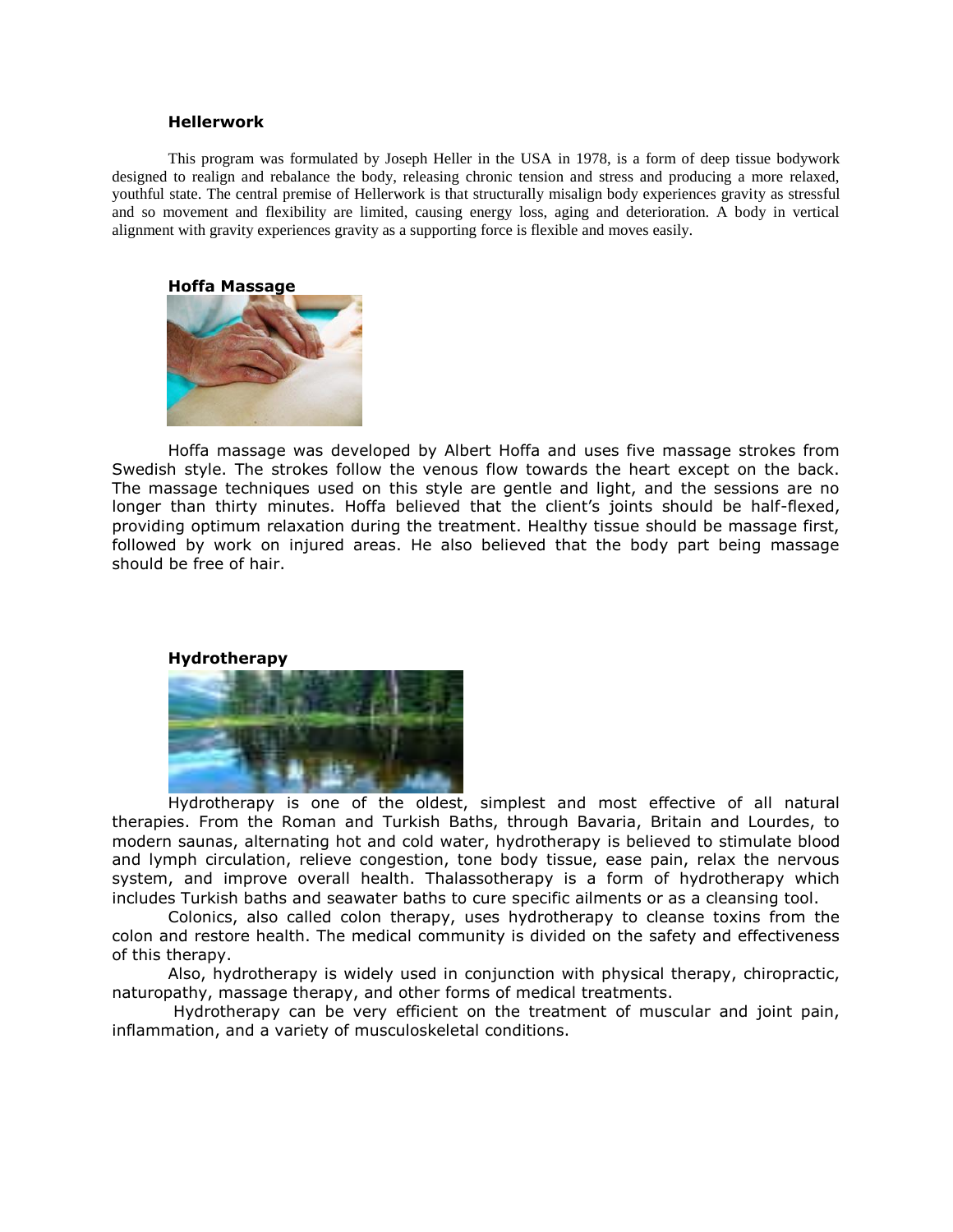#### **Infant Massage**



It is a healthy touch activity between parent/caregiver & child that promotes healthy family development by strengthening the physical & emotional well being of infants, young children and all family/caregiver members involved.

This style of massage promotes early physiological and neurological development and function, and is especially helpful for premature infants.

Why is it important? What are the benefits of Infant Massage?

Healthy touch is a key element in promoting secure bonding & attachment between children and their parents/caregivers. Bonding is the early contact between the two parties, and it enhances their relationship throughout life. Attachment is the shared experiences and the exchange of verbal and non- verbal communication that create mutual feelings of love, comfort, trust and respect. This is a life long process that begins before birth. Healthy massage can only enhance this process by increasing the probability of successful parent/caregiver and child relationships -- facilitating the establishment of security, availability and support for the child and ultimately empowering the parents because they now have a tool to help their child grow in a whole new healthy and loving way.

#### **JIN SHIN DO®**

Jin Shin Do® BodymindTMAcupressure, "The Way of the Compassionate Spirit"): Combination of acupressure and Taoist yogic breathing methods developed in the 1970s by psychotherapist Iona Marsaa Teeguarden, author of The Acupressure Way of Health: Jin Shin Do (Japan Publications, Inc., 1978) and The Joy of Feeling: Bodymind Acupressure (Japan Publications, Inc., 1987). It borrows from Reichian Therapy and allegedly moves "stagnant energy" through the body. According to Jin Shin Do theory, stressful experiences increase tension at certain acupoints. Practitioners decide on which parts of the body are "tense." Then, purportedly to "balance" the "energy" of the body, they hold the "tense" part with one hand and supposedly stimulate a series of acupoints with the other. "Jin shin do" means "way of the compassionate spirit" in Japanese.

Jin Shin Do is based on the "Strange Flows," which provide a short-cut to balancing the body energy. It uses a unique 45-point system, a color-coded chart and simple "release examples" (like recipes) to make it easy for anyone to use Jin Shin Do to help self, family and friends. As the student progresses, s/he learns the twelve "Organ Meridians" and, eventually, a couple hundred points. Jin Shin Do classes teach how to combine these powerful points, by pressing one or more "distal points" while a point of tension, or "local point," is held. The distal points help to release tense areas more easily, deeply and pleasurably.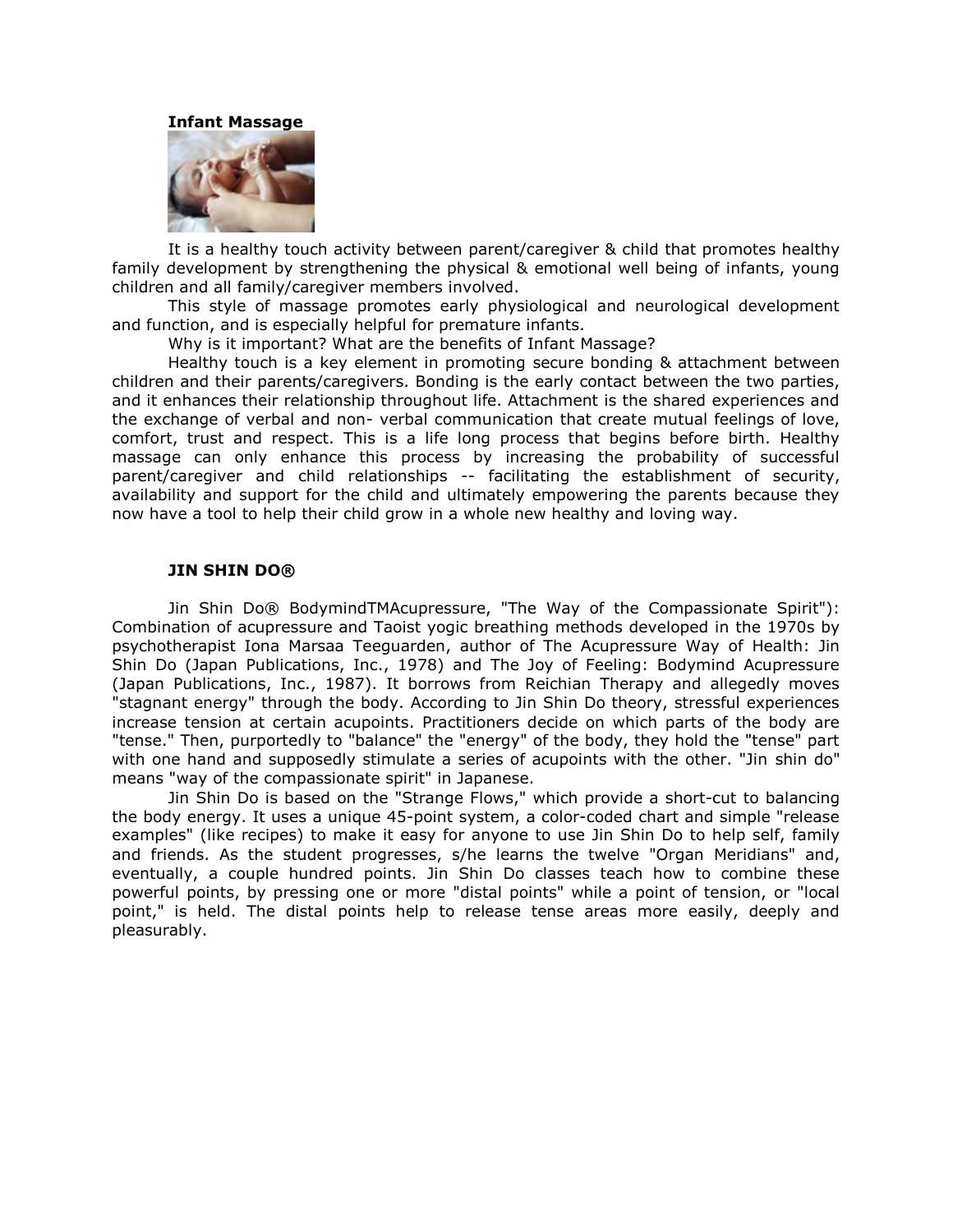

Lomi-lomi (Ancient Hawai'ian Bodywork, Lomi Lomi Nui): "Prayerful" type of massage practiced by kahunas (Hawaiian witch doctors). It includes the laying on of hands; its theory posits mana, an alleged supernatural force; and one of its purported purposes is to let a person's spirit be "more fully present."

Lomilomi is a spiritual healing art that the Kahunas (Hawaiian experts) practiced for centuries. Today, there are only a handful of these masters of Hawaiian descent. Because of the evolution of healing practices throughout the world, some of these masters began to impart their knowledge and open up the teaching to non-natives, with training and permission. The therapy involves a "hands on" setting, finishing with a full body routine. It includes "Ho'oponopono," breathing techniques, and biomechanics and healing chants. Furthermore, deep tissue techniques that involve the use of hot towels and hot stones, and techniques for specific conditions. Healing chants, breathing, and centering techniques. Wellbeing of practitioner and client is increased through proper use of body weight, relaxed hands and loving touch.

Lomilomi massage was one of the most often used forms of physical therapy in old Hawai'i. It was often a family occupation with methods varying from family to family, though generally the village kahuna would train the family member who was destined to inherit the knowledge over a period of years to be sure of his ability as a lomilomi healer.

# **Lymphatic Drainage Massage**

Lymph drainage massage is a unique technique first developed in Europe as a physical therapy modality for the treatment of lymphedema disease. Experience has shown that it is not only for ill patients; lymph drainage massage is also a perfect technique for helping clients to maintain health and improve the beauty of the skin.

In the 1930s, a Danish doctor, Hans Vodder, noticed the connection between swollen and blocked lymph glands and colds, infections and other ailments. Since the lymph system is designed to remove bacteria and toxins from the body, he reasoned that massaging the lymph system would improve the flow of lymph and benefit the patient. Together with his wife, a massage practitioner, they developed a specific technique that massages the lymph nodes and lymph system using light rhythmic strokes. A characteristic of lymph system massage is that the strokes are always with the muscle fiber, rather than cross-fiber, because the lymph system runs in the direction of the muscle fiber. Rated Light

All the Lymphatic Drainage strokes are based on one principle motion. Research has found that the initial lymphatics open up and the lymph regions are stimulated by a straight stretch, but even more so with a little lateral motion. After these 2 motions, we need to release completely to allow the initial lymphatics to close and the lymph to be sucked down the channels. In this zero pressure phase don't completely disconnect from the skin, just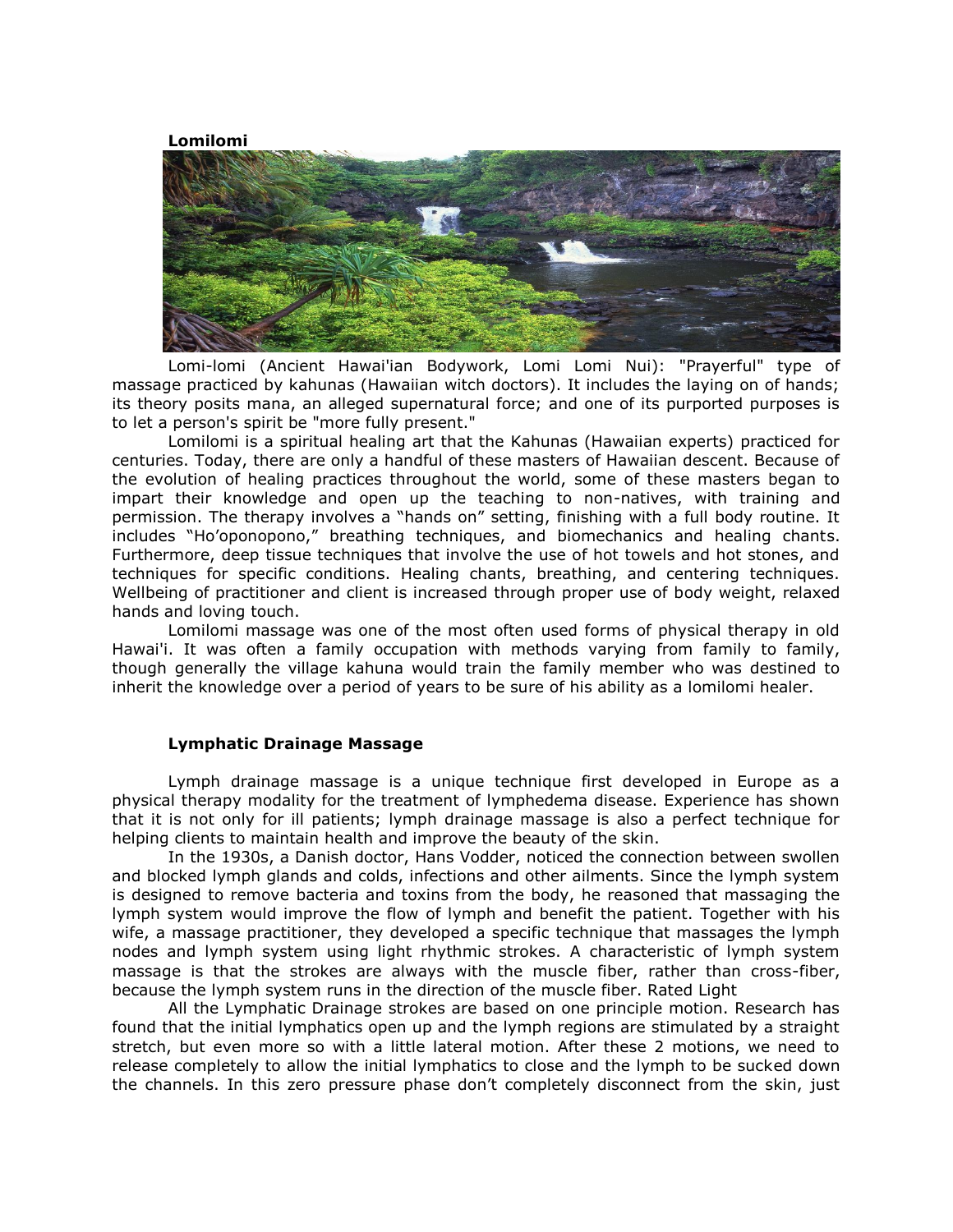return your pressure to nothing. Also don't pull the skin back with you as you return, let it spring back by itself.

This basic motion may resemble a circle, and is called stationary circles. All motions are based on this principle. In orienting this motion, we always want to push the lymph towards the correct nodes, so the last, lateral stretch motion should be going towards the nodes.

Lymphatic drainage massage can be combined with other techniques

- with cellulite massage to speed the removal of toxins
- with sports massage to speed the healing of injuries
- with deep tissue massage to reduce post-session soreness and swelling
- with facials to enhance the skin from the inside and outside
- with body-mind work to produce a deeply relaxed state for inner work
- with detoxifying treatments to speed the removal of cellular garbage

# **Medical Massage**

Medical massage is the combination of Swedish massage strokes and other modalities of massage techniques used on the treatment of medically diagnosed physical condition.

# **Mennel Massage Technique**

Developed by James B. Mennel, a medical officer and massage lectured at the Training School of St. Thoma's Hospital in London, England, is a form of medical massage that uses a slow rhythm and light pressure where the strokes are done toward the heart to promote lymphatic drainage. Elevation of the limbs was used in order to speed up the lymphatic circulation. Healthy tissue is massage first, leading up to the area of injury. The length of the treatment depends upon the degree of the condition, and the therapist uses herbally blended oils.

Mennel preferred mechanical vibrators to the practitioner's techniques because he believed that vibrators delivered a more efficient, firm, and even movements, where a human hand could not achieve.

### **Obstetric Massage or Pregnancy Massage**

Pregnancy massage is the prenatal use of [massage therapy](/g2603/0005/2603000511/p1/article.jhtml) to support the physiologic, structural, and emotional well-being of both mother and fetus. Various forms of massage therapy, including Swedish, deep tissue, neuromuscular, movement, and Orientalbased therapies, may be applied throughout pregnancy as well as during labor and the postpartum period.

Benefits

Profound physiologic, functional, emotional, relational, and lifestyle changes occur during gestation and labor, often creating high stress levels. Too much stress can negatively affect maternal and infant health, resulting in reduced uterine blood supply and higher incidence of miscarriage, prematurity, and other complications. Massage therapy can help a woman approach her due date with less anxiety as well as less physical discomfort. Even apart from easing specific aches, massage can act as an overall tonic and increase the expectant mother's body awareness.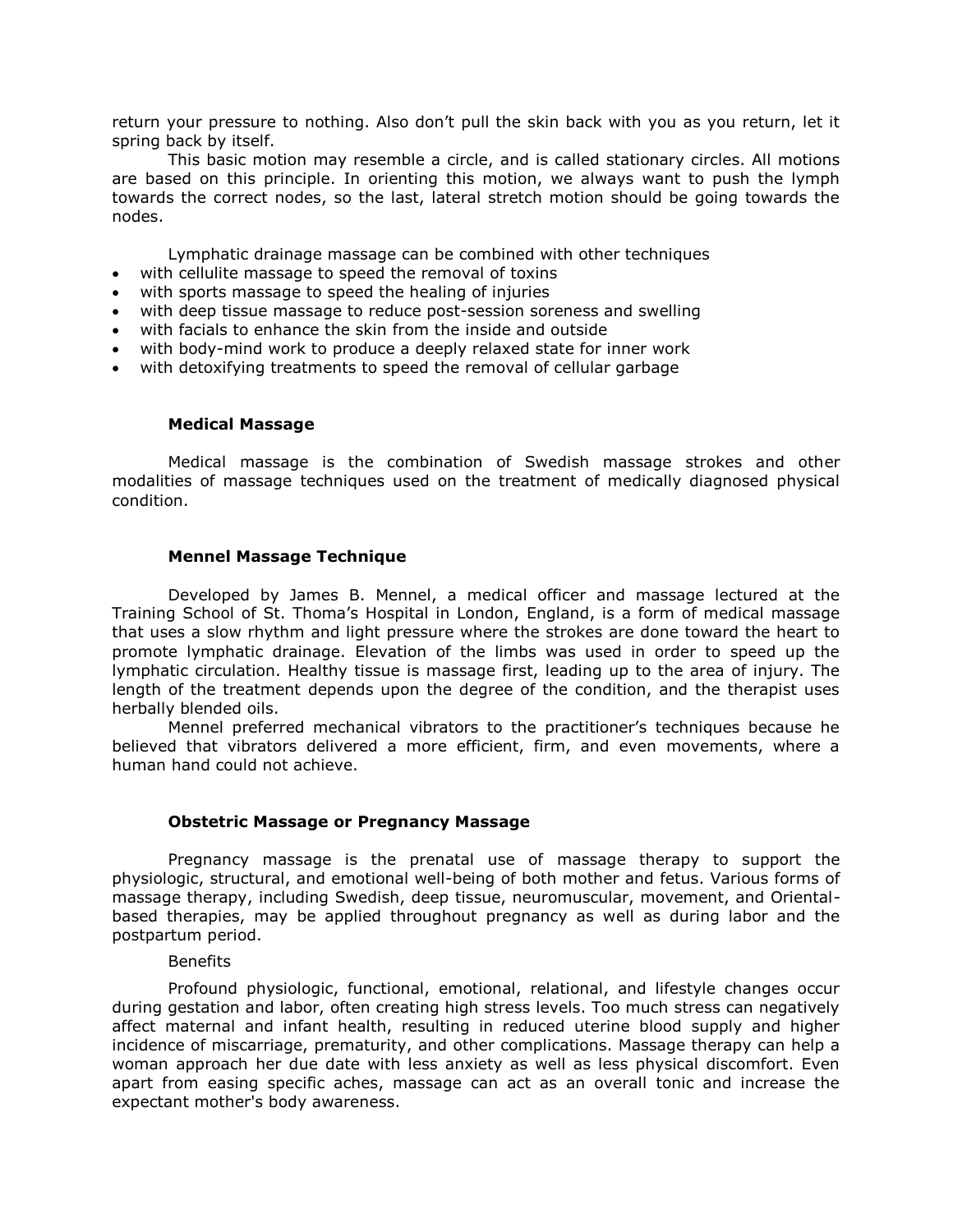Massage therapy can address the various physical challenges of pregnancy: edema; foot, leg, or hand discomforts; and pain in the lower back, pelvis, or hips. Swedish massage may facilitate gestation by supporting cardiac function, placental and mammary development, and increasing cellular respiration. It can also reduce edema and high blood pressure as well as contribute to sympathetic nervous system sedation. Deep tissue, trigger point, and both active and passive movements alleviate stress on weight-bearing joints, muscles, and fascial tissues to reduce neck and back pain caused by poor posture and strain on the uterine ligaments. During labor, women whose partners use basic massage strokes on their backs and legs have shorter, less complicated labors. After the baby's birth, massage therapy can gently facilitate the body's return to its pre-pregnancy state, alleviate pain, foster a renewed sense of body and self, and help maintain flexibility despite the physical stresses of infant care. For post-Caesarean mothers, specific therapeutic techniques can also reduce scar tissue formation and facilitate the healing of the incision and related soft tissue areas.

# **Myofascial Release®**

Myofascial Release is a highly specialized stretching technique used by physical therapists to treat patients with a variety of soft tissue problems.

To understand what Myofascial Release is and why it works, you have to understand a little about fascia. Fascia is a thin tissue that covers all the organs of the body. This tissue covers every muscle and every fiber within each muscle. All muscle stretching, then, is actually stretching of the fascia and the muscle, the myofascial unit. When muscle fibers are injured, the fibers and the fascia which surrounds it become short and tight. This uneven stress can be transmitted through the fascia to other parts of the body, causing pain and a variety of other symptoms in areas you often wouldn't expect. Myofascial Release treats these symptoms by releasing the uneven tightness in injured fascia.

In other words, Myofascial Release is stretching of the fascia. The stretch is guided by feedback the therapist feels from the patient's body. This feedback tells the therapist how much force to use, the direction of the stretch and how long to stretch. Small areas of muscle are stretched at a time. Sometimes the therapist uses only two fingers to stretch a small part of a muscle. The feedback the therapist feels determines which muscles are stretched and in what order.

Each Myofascial Release technique contains the same components. The physical therapist finds the area of tightness. A light stretch is applied to the tight area. The physical therapist waits for the tissue to relax and then increases the stretch. The process is repeated until the area is fully relaxed. Then, the next area is stretched.

The therapist will be able to find sore spots just by feel. Often, patients are unable to pinpoint some sore spots or have grown used to them until the physical therapist finds them. The size and sensitivity of these sore spots, called Myofascial Trigger Points, will decrease with treatment.

Most patients are surprised by how gentle Myofascial Release is. Some patients fall asleep during treatment. Others later go home and take a nap. Most patients find Myofascial Release to be a very relaxing form of treatment.

Myofascial Release is not massage. Myofascial Release is used to equalize muscle tension throughout the body. Unequal muscle tension can compress nerves and muscles causing pain. Progress is measured by a decrease in the patient's pain and by an improvement in overall posture.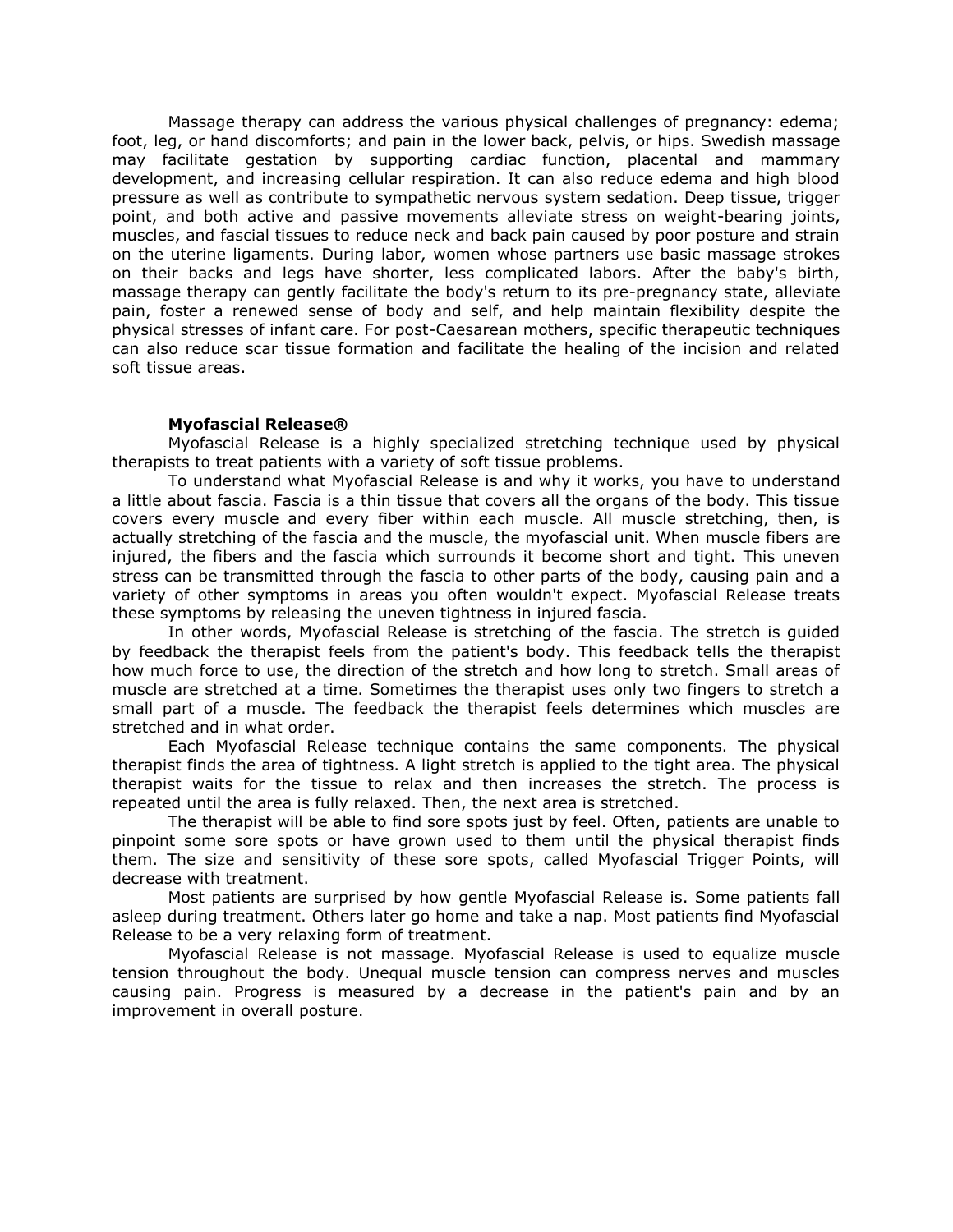#### **Myotherapy®**

Myotherapy has its origins in the medical discipline of trigger point injection therapy pioneered by Janet Travell, M.D., and therapeutic exercise and immediate mobilization developed by Dr. Hans Kraus, it is non-invasive and very teachable which has encouraged wide spread use of Myotherapy by the ordinary person via Bonnie Prudden's books, videos, self-help tools, TV and radio appearances.

Myotherapy is a method of relaxing muscle spasm, improving circulation and alleviating pain. To defuse "trigger points," pressure is applied to the muscle for several seconds by means of fingers, knuckles and elbows.

"Trigger points" are highly irritable spots in muscles, which take up residence in the muscle when it is damaged at any time in life, starting before birth. Accidents, sports, occupations and disease add their share. Trigger points become activated when undue stress, either physical or emotional, is present. An activated trigger point throws the muscle into spasm and spasm causes pain. Older persons suffer more than younger ones because they have had more time to acquire trigger points...NOT because of more years

During a Myotherapy session, the trigger points are defused by pressure and the newly relaxed muscles are then passively stretched to help return them to their normal state of painless activity. The average number of sessions is fewer than ten.

In a Myotherapy session, the patient, shoeless and wearing loose clothing, lies relaxed on a table as the body is checked for areas of potentially active **trigger points**, highly irritable spots that remain in the muscle after it has been damaged.

When a trigger point meets with either excess emotional or physical stress it often responds by throwing a muscle into spasm. Spasm, in turn, causes pain. The myotherapist erases the spasm by pressing on the appropriate trigger points and then re-educates the affected muscle to its normal resting relaxed condition with special exercises designed for each individual problem. The correct exercise is requisite to success. Each person is trained in the exercises needed to remain free of pain using Myotherapy.

### **Naprapathy**

Naprapathy is a treatment method, which concentrates on studying, treating and preventing locomotor disorders. Passive treatment methods are manipulation, mobilization and soft-tissue methods and active ones include medical training therapy and ergonomical guidance.

Naprapathy is a branch of medicine, (manual medicine) that focuses on the evaluation and treatment of neuro-musculoskeletal conditions. Doctors of Naprapathy are connective tissue specialists.

#### TREATMENT

Naprapathic treatment consists of Naprapathic manipulative techniques, adjunctive treatments, and nutritional counseling

A functional locomotor disorder is a common treatment indication. Pains, symptoms or detrimental factors caused by this disorder can be affected mechanically, either increasing the symptom or decreasing it (provocation tests) during the treatment. Motional restrictions for a joint or joints are used as an indication for manipulation treatment. These can be expected to be in connection with the patient's symptoms. Counter-indications concerning the patient's health or other condition can be an obstacle for naprapathic treatment.

The purpose of treatment is to cure functional locomotor disorders. The main treatment methods are manipulation or mobilization treatments for joints and different kinds of soft tissue methods (if necessary). Other scientifically effective physical medicine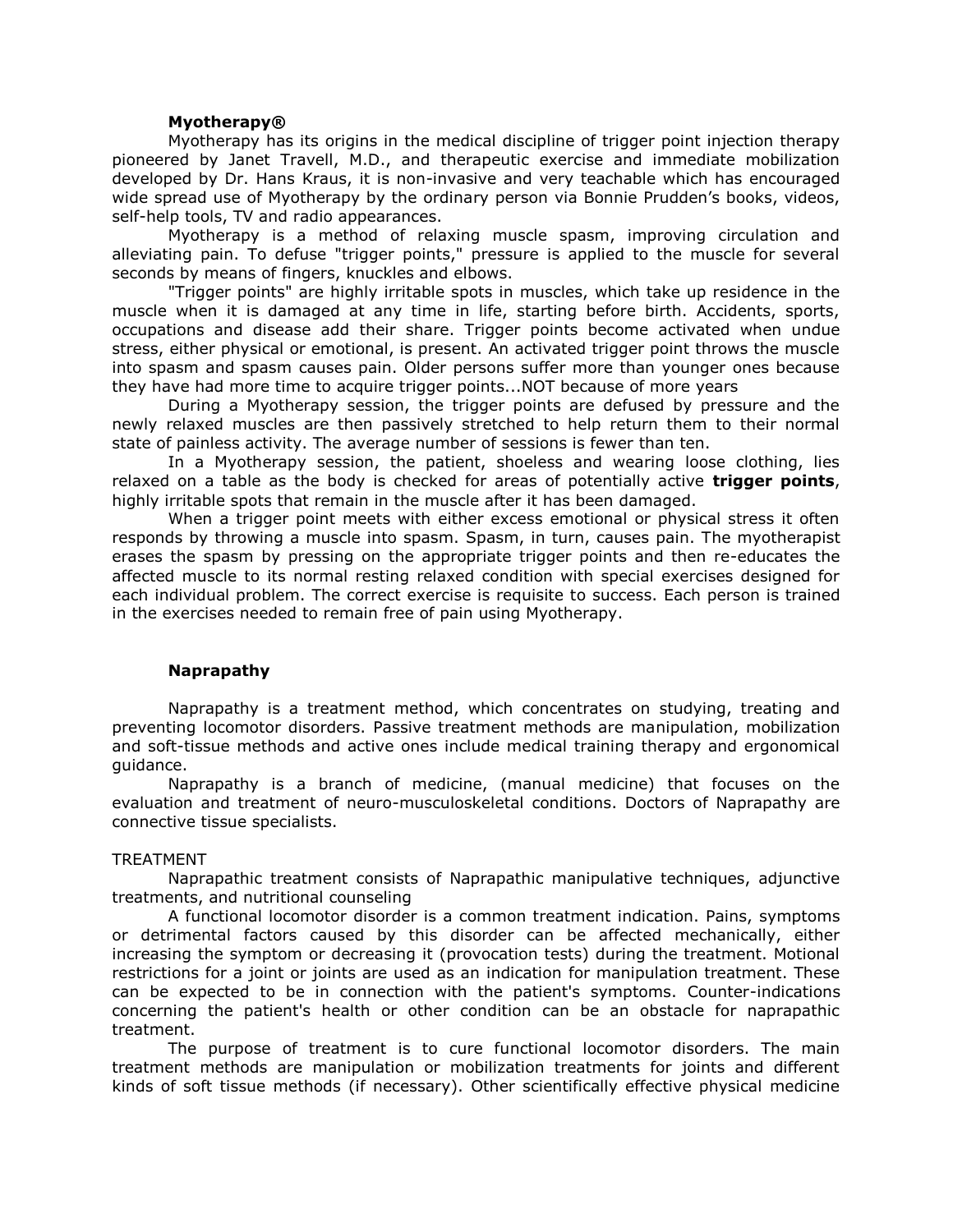treatments can be also used as preliminary treatments. The most common of these are ultrasonic, cry-/thermotherapy, electro-irritation and electrical pain-relieving treatments.

A naprapath can apply indicated medical training therapy to the patient. This can be used while treating, for example, joint hypermobility or instability, or while attempting to affect joint mobility and muscular strength by training.

COMMON CONDITIONS TREATED BY YOUR DOCTOR OF NAPRAPATHY:

- low back pain
- neck pain
- sciatica
- joint pain
- structural headaches
- migraines
- TMJ
- spasms
- sprain/strains
- tennis elbow
- whiplash
- shoulder pain

# **Naturopathy**

"Naturopathy: a distinct system of non-invasive healthcare and health assessment in which neither surgery nor drugs are used, depend ence being placed only on education, counseling, naturopathic modalities and natural substances, including without limitation, the use of foods, food extracts, vitamins, minerals, enzymes, digestive aids, botanical substances, topical natural substances, homeopathic preparations, air, water, heat, cold, sound, light, the physical modalities of magnetic therapy, naturopathic non-manipulative bodywork and exercise to help stimulate and maintain the individual's intrinsic self-healing processes."

Naturopathic doctors are trained specialists in a separate and distinct healing art which uses non-invasive natural medicine. They are not orthodox medical doctor's (M.D.s). Naturopathic doctors (N.D.s) are conventionally trained in subjects such as anatomy, physiology, counseling, dietary evaluations, nutrition, herbology, acupressure, muscle relaxation and structural normalization, homeopathy, iridology, exercise therapy, hydrotherapy, oxygen therapy and thermal therapy.

Naturopathic doctors tailor the healing modality to the needs of the individual with methods, which are effective for both chronic and acute problems.

Naturopathic doctors cooperate with all branches of medical science, referring individuals to other practitioners for diagnosis or treatment when appropriate.

### **Ohashiatsu ®**

Ohashiatsu is a nurturing method of touch based on Eastern healing philosophies. Developed by Ohashi after years of practicing, teaching and observing human nature, Ohashiatsu incorporates touch techniques, exercise, meditations and Eastern healing philosophy.

Ohashiatsu courses are filled with insights into our daily lives, helping us gain a healthy perspective of how and why we move and react. Gentle exercises and hands-on touch techniques relieve stress, improve health and rejuvenate both giver and receiver.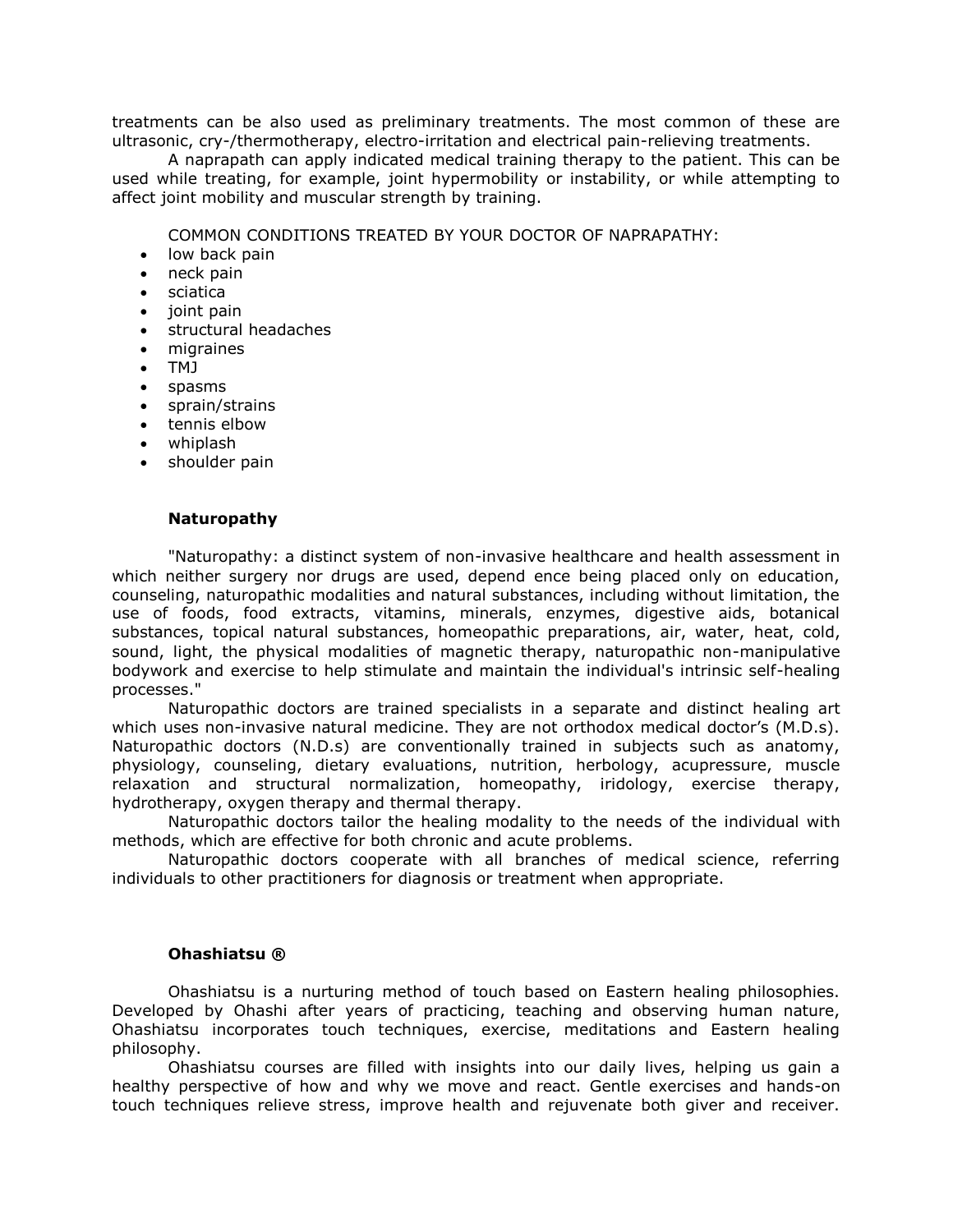Meditations and the philosophies behind Ohashiatsu help quiet mind and self, while the knowledge and techniques learned in each course can be used in everyday life and shared with family and friends.

Like other Eastern therapies, Ohashiatsu manipulates the energy within the body and uses a framework of Eastern philosophy. However, the emphasis of Ohashiatsu is on communication and synergism between giver and receiver, on the self-development of the giver as well as the receiver and on true physical, psychological and spiritual harmony for both. A primary difference between Ohashiatsu and other bodywork methods is: Ohashiatsu maintains and improves the giver's posture, movement and well-being. When you give Ohashiatsu, you are energized and regenerated because of the way your body moves, because you are enhancing your Ki energy (the force that gives us life) and because you are meditating while you work. For many students, studying Ohashiatsu begins a voyage of self-discovery and self-healing.

# **Japanese Deep Tissue Therapy**



This therapy is an energetic deep tissue therapy with a combination of energy Meridian therapy developed by Antonio Carrico a traditional naturopath doctor and the founder of the American Bodywork Institute

The Japanese Deep Tissue Therapy works over Meridians (pathways of energy) and over muscles of the human body. This therapy helps to balance the energy that circulates into the meridians and also helps to relax the muscle fibers. Strokes using the forearm, hands, and fingers are applied over these Meridians and muscles with the attempt to stimulate the energy and promote muscular relaxation. A full body session is normally done during a Japanese Deep Tissue therapy. However, an isolated and more specific work may be applied to an area or multiple areas if a clinical work is desired. The time frame for completion of the therapy depends if is a full body or a localized work is done. The time for treatment may vary from 15 to 60 minutes. The direction of the strokes are pedal (downward) and rhythmically, giving the end feeling of more energy but with general relaxation.

### **Ortho-Bionomy**

Ortho-Bionomy is a gentle, non-forced way of releasing tension from throughout the body. Ortho-Bionomy is non-intrusive as it recognizes comfort and completely honors where the body is at the moment. Simply described, imagine a piece of wire that has become kinked. If you pull on the wire, the knot tightens. If you offer slack in the tension, you can more easily unknot the wire and bring it back to its natural straightness. Ortho-Bionomy takes this approach in working with tightened muscles in the body. By gentle positioning of the body into its preferred posture (offering slack leading to a place of relaxation), Ortho-Bionomy creates a comfort zone within the body and once recognized by the person the body is allowed to return to a state of balance and ease of movement away from pain.

Ortho-Bionomy is in many ways a way of life. Ortho-Bionomy allows people to experience and understand themselves and their body in a different perspective than most are accustomed to. It allows one the opportunity to be in touch with certain patterns of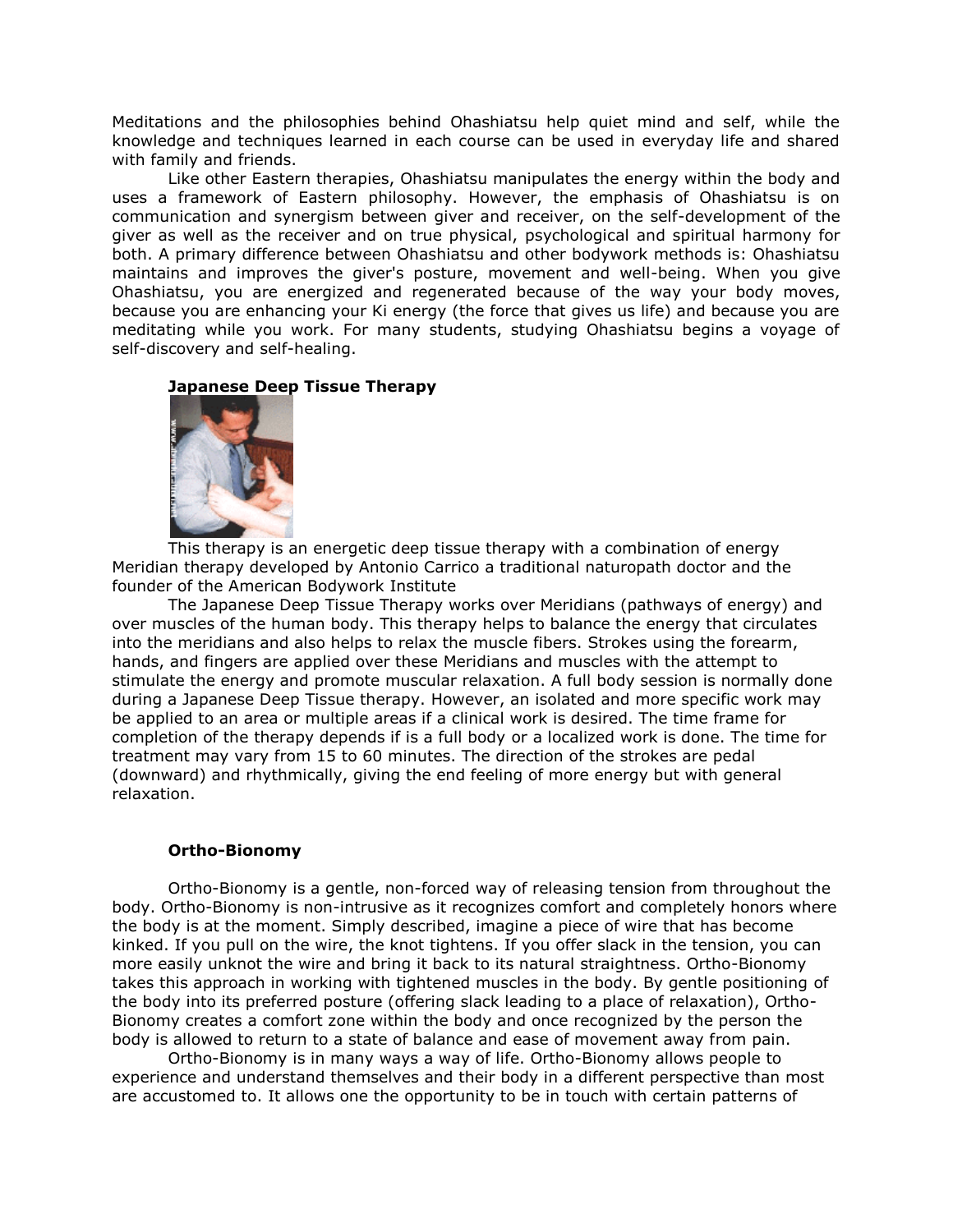stress or tension in the body (whether physical or emotional) and gently enhances the body's own natural healing process. By stimulation of the body's self-corrective reflexes it allows the person to recognize and release those patterns which conflict with comfort in the body thereby naturally bringing the body back into balance.

Ortho-Bionomy is an educational system reminding the body of proper alignment for comfort. Better posture, increased vitality, and a greater sense of harmonious connection with the environment, result.

# **Polarity Therapy**

Is a health system based on the concept of the Human Energy Bio-Field. The term "polarity" is used to describe the basic nature of this energy flow: cycles of expansion/contraction and attraction/repulsion. Polarity therapy was originated by Randolph Stone, D.O.,D.C.,N.D. Polarity incorporates bodywork, diet, exercise and counseling in a comprehensive physical, emotional, mental and spiritual approach to total healthcare. Dr. Stone treated patients and conducted research at his office in Chicago for over 50 years. When he retired in 1974, his students continued development of the system, diversifying its applications across a broad spectrum of disciplines. In the 1980s, the American Polarity Therapy Association assumed polarity leadership. Disease and pain occur when energy is blocked, fixed or imbalanced. Blockages arise primarily from trauma, selfdefeating attitudes and expectations and unhealthful lifestyles. In diet, polarity espouses a vegetarian diet with periodic cleansing practices.

### **Radix®**

Is also called RADIX Neo-Reichian education, is an educational model by which students learn how to experience, express and manage feelings that are trapped in deep body tissues. Radix emphasizes personal growth and development toward individual differentiation; students participate fully in the process.

## **Reflexology**



[The origin of reflexo](http://rds.yahoo.com/_ylt=A0WTefVYimhKJWgBEraJzbkF;_ylu=X3oDMTBqMGphbm9uBHBvcwMyMARzZWMDc3IEdnRpZAM-/SIG=1h3q4ihkd/EXP=1248451544/**http%3A/images.search.yahoo.com/images/view%3Fback=http%253A%252F%252Fimages.search.yahoo.com%252Fsearch%252Fimages%253Fp%253Dreflexology%2526ei%253DUTF-8%2526type%253D1223851%2526fr%253Dslv8-cj_msgr%2526fr2%253Dtab-web%26w=500%26h=499%26imgurl=www.alternativemedicinee.com%252Freflexology%252Freflexology.jpg%26rurl=http%253A%252F%252Fwww.alternativemedicinee.com%252F%26size=33k%26name=reflexology%2Bjpg%26p=reflexology%26oid=2acd40c69c35f566%26fr2=tab-web%26no=20%26tt=92531%26sigr=11414t9ua%26sigi=11oc8p3d9%26sigb=13ca5cjie)logy is hazy, but Dougans offers several conjectures. One is that it goes back 5,000 years to ancient China; another that it originated among the Incas who passed it along to Native Americans. Dougans reproduces an ancient Egyptian picture showing a man massaging another man's foot. She thinks this proves that reflexology flourished in ancient Egypt. Evidence for all these theories is nonexistent. What is known is that reflexology was a spinoff from a more general therapy called zone therapy that became popular in Europe, Russia, and America in the late nineteenth century.

Reflexology the study, science and art of using various touch techniques on specific points of the feet, hands, or ears. Dr. William Fitzgerald, an ear, nose and throat specialist developed Western Reflexology in 1913. Eunice Ingham, a massage therapist and an assistant of Dr. Joe Shelby Riley, a pioneer in zone therapy, conducted further research.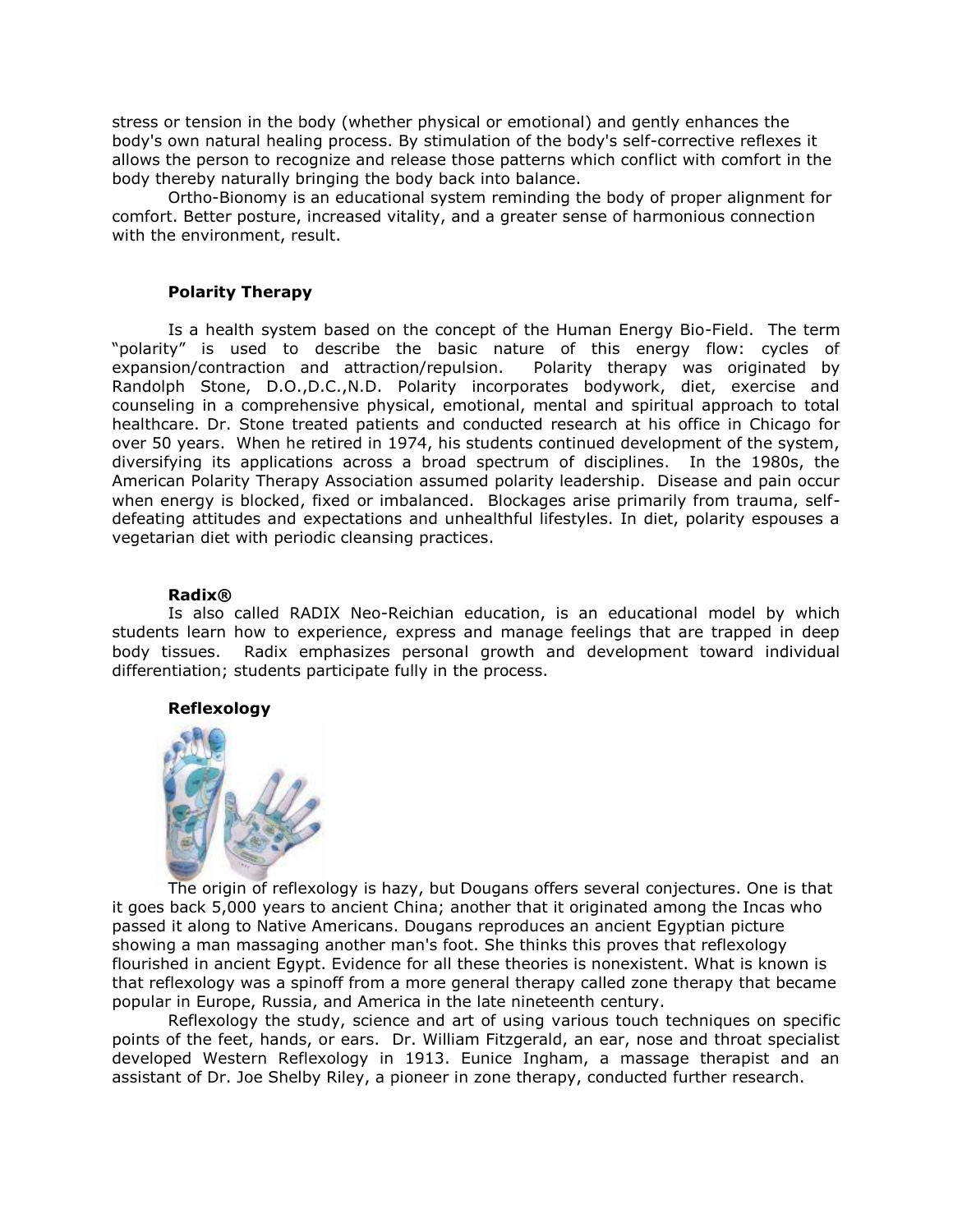## **Reiki**

An ancient system of natural healing that works with the human Energy Bio-Field. Reiki training is divided into three main levels. In the first level, Reiki I people are attuned to the energy and instructed in a balanced method of channeling it for themselves and for others. In the second level, Reiki II, people are attuned to a more sensitive level and given the means to intensify the power of the reiki energy that flows through them. The third level, Reiki III, is mastership in which a person acquires the ability to initiate people to the use of Reiki.

Generally, the Reiki session takes between 30 and 90 minutes. It accelerates healing of physical injuries, discomforts and diseases.

### **Rolfing®**

Rolfing is a unique system of bodywork designed to change the way people relate to gravity by systematically lengthening and repositioning the body's entire connective tissue matrix in a highly detailed 10-session series causing deep changes in the body, which are physical as well as emotional.

Dr. Ida P. Rolf developed Rolfing. She was born in New York and graduated from Barnard College in 1916 with a Bachelor of Science degree.

The most common misconception about Rolfing is that the technique consists of gratuitous pressure that is applied to the client, but the Rolfer's eyes, more than his hands, are the primary tolls used to "see" the structural patterns that have emerged over the course of a person's life.

Each of the ten sessions has a number of structural goals addressed individually according to each client's pattern. The fourth session works deep into the body's core, from the inside of the ankles to the pelvic floor, hamstrings back and neck. The fifth session concentrates on releasing deep abdominal muscles.



S[hiatsu an ancient Japanese bodywork](http://rds.yahoo.com/_ylt=A0WTefUji2hKkg8AQ8KjzbkF/SIG=12g4j383t/EXP=1248451747/**http%3A/www.shiatsu-energie.com/images/shiatsu_procubitus.jpg) system that uses hand, knuckle, palm, elbow or foot pressure on specific points, called TSUBOS, located along energy pathways, called MERIDIANS, to promote the free flow of Ki (Chi). The word shi translates to mean "finger" and atsu means, "pressure."

Oriental medical theories maintain that disease occurs because of a stagnation or blockage in the free flow of Ki energy. Balance must be established in order for health to be restored. Shiatsu uses pressure techniques to affect the interrupted energy flow throughout the meridians and related organs.

A shiatsu treatment generally takes less than an hour. Before the work begins, however, the practitioner uses many of Japanese and Chinese medicine's diagnostic techniques to evaluate the client's energetic, emotional and physical condition.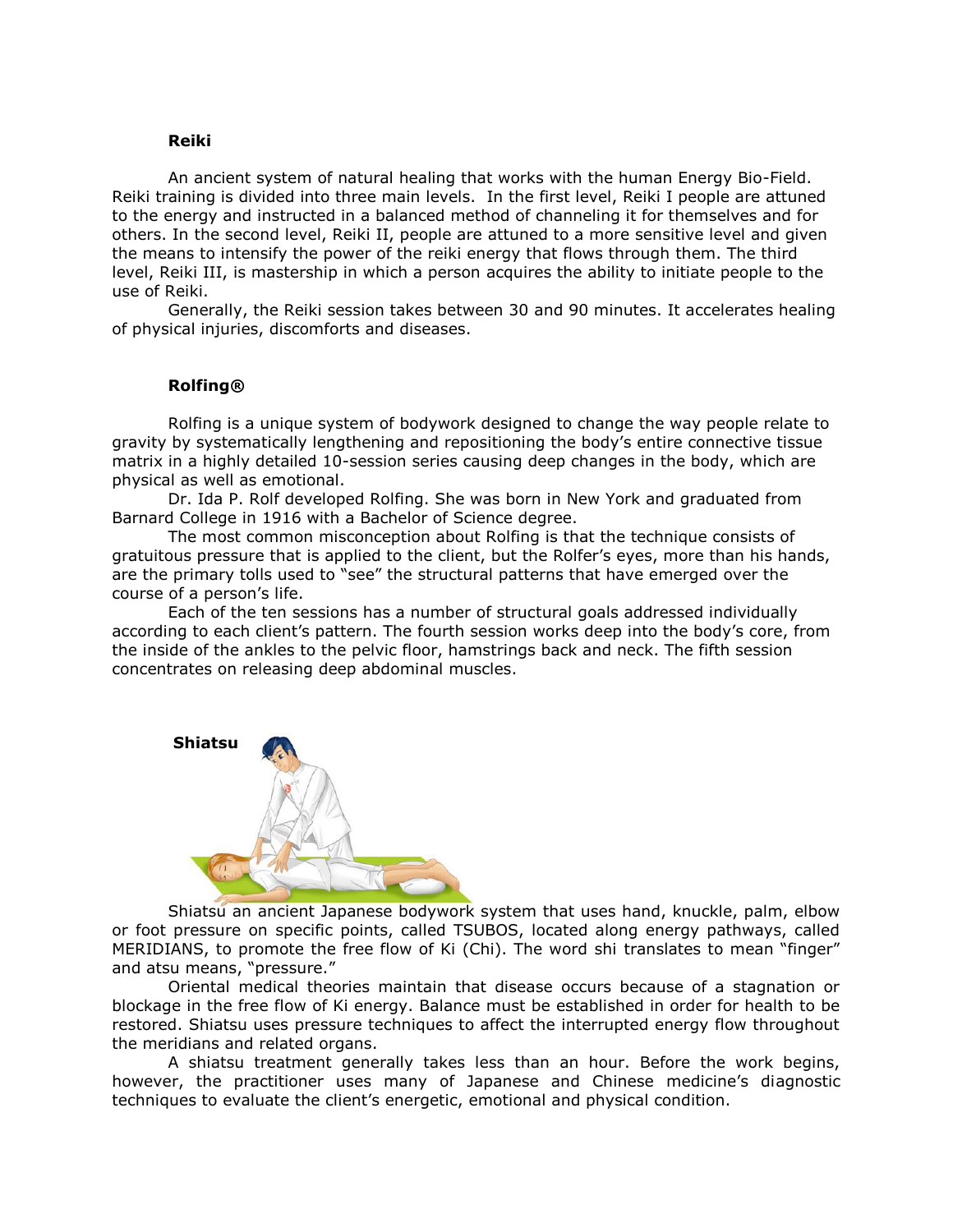The treatment begins with the client laying on a padded mat or futon, dresses in loosely fitted clothing. Joints are often put through their Range of Motion to increase their flexibility. Specific points are held for approximately 3 to 10 seconds. The pressure can be shallow or deep.

Shiatsu has many beneficial effects. In addiction to balancing Ki energy and the five elements to prevent disease, this ancient system reduces muscle tension, promotes the functioning of the internal organs, prompts peristaltic contractions of the intestines, is deeply relaxing and is useful in treating symptoms with no or slight organic malformation. Shiatsu bodywork can also be adapted for self-help purposes.

Shiatsu is contraindicated in the presence of contagious diseases; for patients with serious organ disorders in the heart, liver, kidneys or lungs; with patients who are susceptible to internal bleeding.

### **St. John Neuromuscular Therapy**

St. John Neuromuscular Therapy, also called St. John Neuromuscular Pain Relief or the St. John Method of Neuromuscular Therapy, is the science by which balance is brought about between the nervous and musculoskeletal system. This system recognizes five physiological principles that govern the activity of the nervous and musculoskeletal system as the predominant forces that create balance.

These five principles are dysfunctional biomechanics, postural distortion, ischemia (lack of blood), trigger points and nerve compression and entrapment.

Paul St. Jonh created St. John Neuromuscular Therapy during the 1970s as a result of his own constant physical pain. He had sustained a serious back injury in high school, survived a helicopter crash in Vietnam and was severely injured in a automobile accident in 1974.

The client is actively involved in the process of healing by helping the St. John Therapist understand his or her particular condition. The initial visit is generally an hour or an hour and a half long. During that assessment, the therapist evaluates for:

- 1. Postural Distortions
- 2. Biomechanical Dysfunction
- 3. Soft Tissue causes of these patterns and presenting pain conditions

### **Swedish Massage**

 Swedish massage is the most popular type of massage in the United States. It involves the use of hands, forearms or elbows to manipulate the superficial layers of the muscles to improve mental and physical health. Active or passive movement of the joints may also be part of the massage. The benefits of Swedish massage include increased blood circulation, mental and physical [relaxation,](/g2603/0006/2603000623/p1/article.jhtml) decreased [stress](/g2603/0006/2603000686/p1/article.jhtml) and muscle tension, and improved range of motion.

A Swedish fencing instructor named Per Henrik Ling in the 1830s invented Swedish massage. When he was injured in the elbows, he reportedly cured himself using tapping (percussion) strokes around the affected area. He later developed the technique currently known as Swedish massage. Two brothers, Dr. Charles and Dr. George Taylor in the 1850s, brought this technique to the United States from Sweden. The specific techniques used in Swedish massage involve the application of long gliding strokes, friction, and kneading and tapping movements on the soft tissues of the body. Sometimes, passive or active joint movements are also used.

There are numerous physical benefits associated with the use of Swedish massage: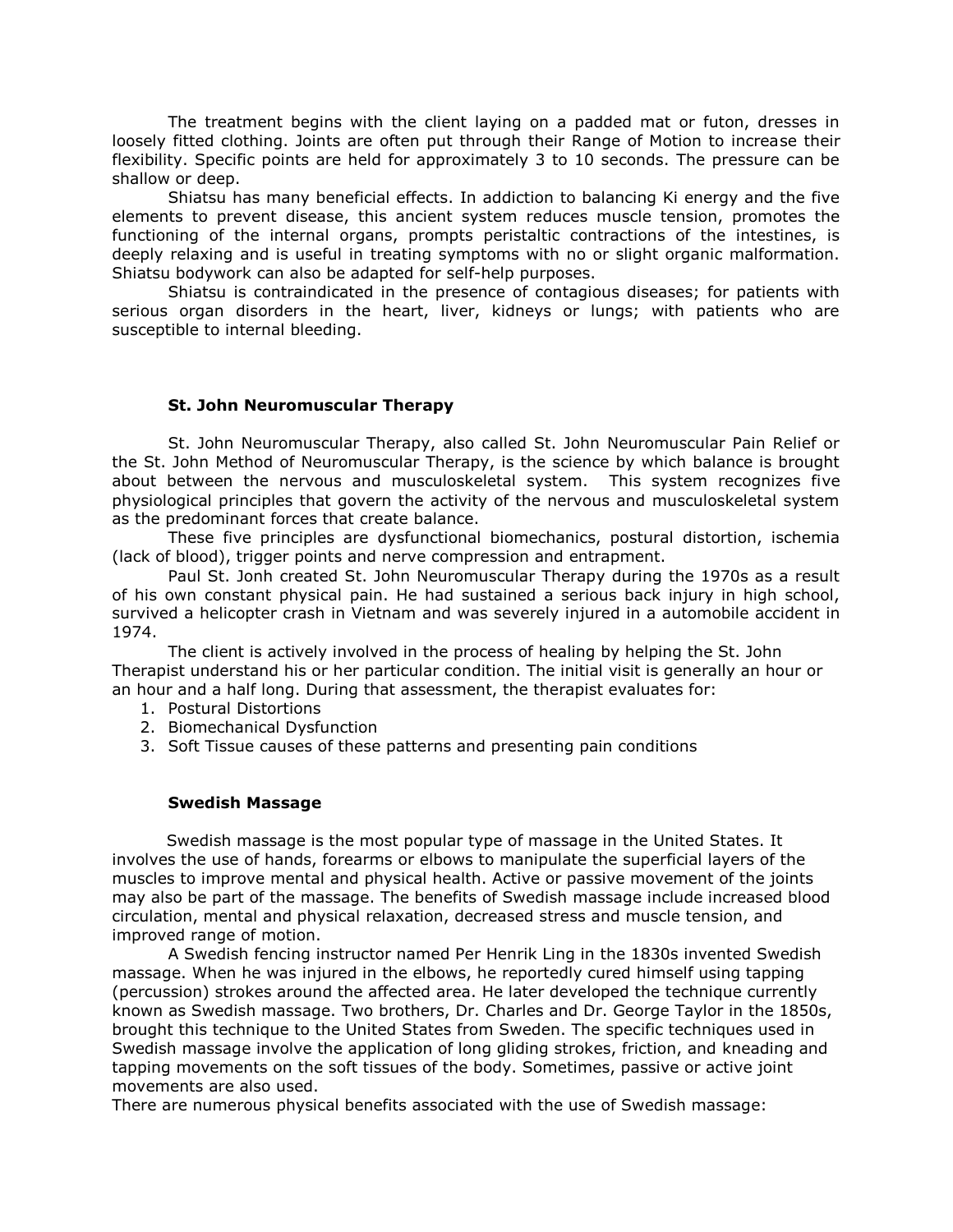- loosening tight muscles and stretching connective tissues
- relieving cramps and muscle spasms and decreasing muscle fatigue
- loosening joints and improving range of motion
- increasing muscle strength
- sedating the nervous system
- stimulating blood circulation
- firming up muscle and skin tone
- relieving symptoms of such disorders as [asthma,](/g2603/0001/2603000175/p1/article.jhtml) arthritis, [carpal tunnel syndrome,](/g2603/0000/2603000023/p1/article.jhtml) chronic and acute [pain](/g2603/0005/2603000570/p1/article.jhtml) syndromes, myofascial pain, [headache,](/g2603/0004/2603000408/p1/article.jhtml) temporomandibular joint (TMJ) dysfunction, and athletic injuries
- speeding up healing from injury and illness
- improving [lymphatic drainage](/g2603/0004/2603000498/p1/article.jhtml) of metabolic wastes

In Swedish massage, the person to be massaged lies on a massage table and is draped with a towel or sheet. It is a full-body massage treatment, except in areas that are contraindicated or where the client requests not to be touched. Aromatic or unscented oil or lotion is used to facilitate the massage movements. Each session usually lasts 30- 60 minutes. Depending on the client's preferences, a massage session may involve the use of several or all of the following basic techniques: effleurage, petrissage, friction, vibration, and tapotement.

- kidney disease
- large hernias
- hemorrhaging
- torn ligaments, tendons, or muscles
- high blood pressure or heart problems
- certain kinds of cancer
- history of [phlebitis](/g2603/0005/2603000586/p1/article.jhtml) or thrombosis (These patients may have [blood clots](/g2603/0002/2603000213/p1/article.jhtml) that may become dislodged and travel to the lungs, with potentially fatal results.)
- drug treatment with blood thinners (These medications increase the risk of bleeding under the skin.)

Some clients with histories of physical violence or abuse may feel uncomfortable about removing their clothing or other aspects of massage. A brief explanation of what happens in a massage session and how they can benefit from massage is usually helpful.

# Side effects

There have been few reported side effects associated with massage of low or moderate intensity. Intense massage, however, may increase the risk of injury to the body. Vigorous massage has been associated with muscle pain and such injuries as bleeding in the liver or other vital organs, and the dislodgment of blood clots.

# Research & general acceptance

Swedish massage is now gaining acceptance from the medical community as a complementary treatment. Studies have shown that massage can relax the body, decrease blood pressure and heart rate, and reduce stress and depression. It may also provide symptomatic relief for many chronic diseases. Many doctors now prescribe massage therapy as symptomatic treatment for headache, facial pain, carpal tunnel syndrome, arthritis, other chronic and acute conditions, stress, and athletic injuries. Many insurance companies now reimburse patients for prescribed massage therapy. As of 2000, however, Medicare and Medicaid do not pay for this form of alternative treatment.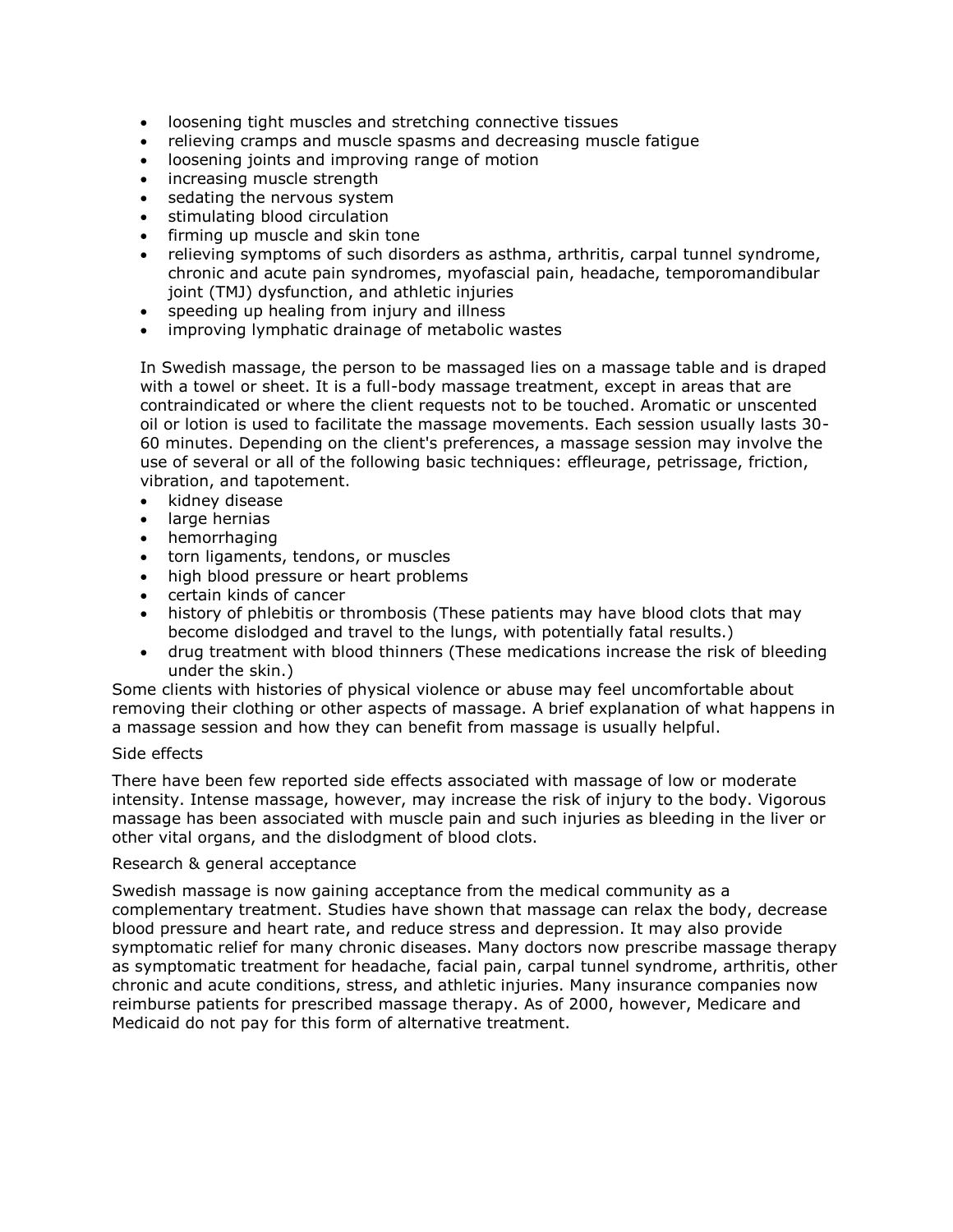#### **Thai Massage**



Thai massage, also known as Nuad bo-Rarn in its traditional medical form, is a type of Oriental bodywork therapy that is based on the treatment of the human body, mind, and spirit. The therapy includes treating the electromagnetic or energetic field, which surrounds, infuses and brings the body to life through pressure and/or manipulative massage.

The origins of traditional Thai massage reputedly began over 2,000 years ago along with the introduction of Buddhism. It is one of four branches of traditional medicine in Thailand, the others being herbs, [nutrition,](/g2603/0005/2603000556/p1/article.jhtml) and spiritual practice. The legendary historical creator of Thai medicine is Dr. Jivaka Kumar Bhaccha, known as Shivago Komarpaj in Thailand. Bhaccha was from the north of India and said to be a close associate of the Buddha and chief to the original community gathered around the Buddha. The movement of medicine into Thailand accompanied migration of monks from India to Thailand, possibly around the second century B.C.E. Thai medicine developed within the context of Buddhist monasteries and temples, where Thai have traditionally sought relief from all kinds of suffering.

While the recorded history of Thai massage was lost during the Burmese attack on the royal capital of Ayutthia in 1767, the surviving records are now inscribed in stone and can be found at the Sala Moh Nuat (massage pavilion) within the temple of Pra Chetuphon in Bangkok, known as wat Po, the temple of the reclining Buddha. Its spiritual aspect also remains as teachers of the therapy begin classes with the practice of wai-kru, a series of prayers and recitations dedicated to Shivago Komarpaj, the father of Thai massage and the Goddess of Healing, and teaches of the tradition through the centuries.

The benefits of Thai massage are numerous with the most predominant being the maintenance of good health and its ability to treat a wide spectrum of health concerns. Traditional Thai massage is known for its ability to clear the energy pathways.

The following are some of the benefits of traditional Thai massage.

- increases flexibility and range of movement
- eliminates muscle [pain](/g2603/0005/2603000570/p1/article.jhtml) and muscle spasms
- improves postural alignment
- calms the nervous system and promotes a deep sense of [relaxation](/g2603/0006/2603000623/p1/article.jhtml) with an increased energy level
- allows for a significant release of deep, emotional distress
- stimulates blood circulation and lymph drainage
- stimulates internal organs
- relieves [fatigue,](/g2603/0003/2603000356/p1/article.jhtml) swollen limbs, painful joints, and headaches

Thai massage looks like a cross between [acupressure,](/g2603/0000/2603000001/p1/article.jhtml) [yoga,](/g2603/0001/2603000140/p1/article.jhtml) and zen [shiatsu](/g2603/0006/2603000658/p1/article.jhtml) and is inspired by Buddhist teachings. The actual massage consists of a technique that uses slow, rhythmic compressions and stretches along the body's energy lines, also called sen in Thai. Over 70,000 sen are said to exist within the body, and Thai massage concentrates on applying pressure along 10 of the most important sen using the palms of the hands, thumbs, elbows, and feet. The effort from the practitioner works to free tension within the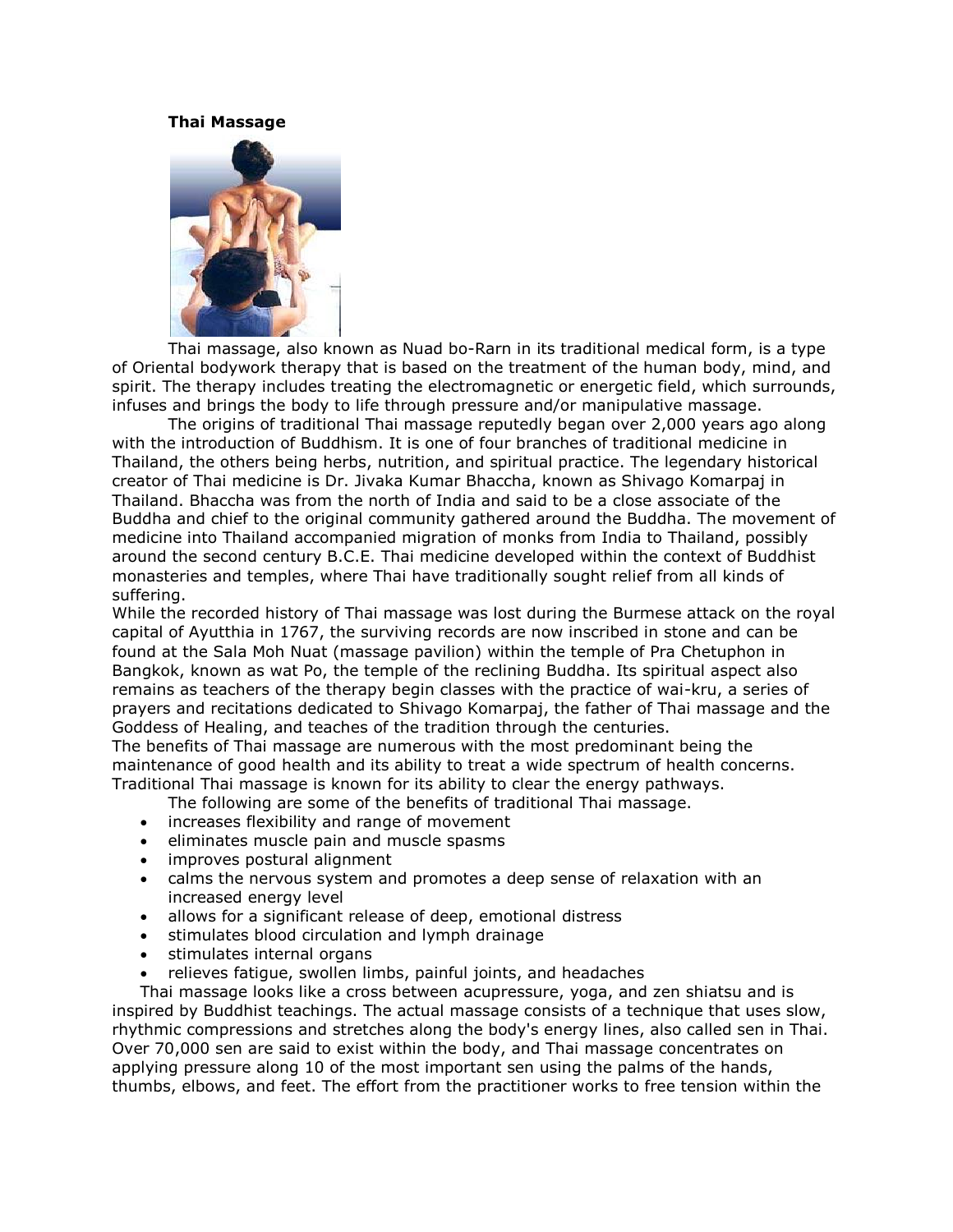body. Practitioners also position the body into yoga-like poses and gently rock the body to more deeply open joints and facilitate limbering.

A thorough Thai massage includes the following four basic positions:

- from the front with the client lying supine
- from the side with the client alternately lying on either side
- from the back with the client lying prone
- in a sitting position

One of the most important principles of Thai massage is the continuous flow of sequential movements that prepares the client for the next step in the massage. The practitioner is always aware of his position so that an uninterrupted, slow rhythm is maintained. Deep, sustained pressure ensures that the myofascia, or the muscle's connective tissue, soften and relax in order to release the flow of energy along the sen, and to prepare the client for the large-scale stretches that follow.

There are two styles of practice, Northern (Chiang-mai) and Southern (Bangkok). The former is considered gentler. The latter is faster and sometimes more intense but is widespread in Thailand, while the Northern style has become popular in the United States.

The preparation needed before receiving a Thai massage is minimal. A Thai massage is typically performed on a floor mat enabling practitioners the ability to use their body weight and to incorporate the many movements that would not be possible on a massage table. Normally, the client remains fully clothed, and lubricant for the skin is rarely used. A Thai massage usually lasts one to two hours, but may be three hours or more if needed.

While some of the pressure techniques used in Thai massage may seem too penetrating to many, most can adjust to it quickly. For those who are frail or stiff, a skilled practitioner will be able to adjust all of the soft tissue and manipulation work to their level of comfort.

#### **Therapeutic Touch**

Therapeutic touch is a method that claims to assist the natural healing process by redirecting and rebalancing the energy fields within the body. A practitioner places his or her hands on or close to the body of the patient and redistributes the patient's energy or transmits his or her own energy as appropriate.

This technique is employed as a healing system and claims to be useful for reducing pain and anxiety, promoting relaxation, and stimulating the body's natural healing process.

Besides the danger of a seriously ill person choosing only therapeutic touch and excluding any other type of medicine, it is not recommended for conditions like cancer, in which increased blood flow may be harmful rather than healing.

Therapeutic touch can be regarded as a modern variation of the ancient "laying-on of hands." Stories of the use of touch as a healing method can be found in the Bible, in Greek mythology and Eastern philosophy, in Native American myths, and in the "royal touch" of the kings in medieval Europe. Therapeutic touch was developed and named in 1972 by Dolores Krieger, a nursing professor at New York University. Krieger had been inspired by the therapist and clairvoyant, Dora Kunz, who had been studying the laying on of hands and who worked with and observed the renowned Hungarian psychic healer, Oskar Estabany.

As developed by Krieger, therapeutic touch does not necessarily involve massage, bodywork, or even any actual touching. In fact, the practitioner's hands are usually placed an inch or two above the patient's body and may move or hover. This unusual technique is based on the Eastern notion that the body, like all living things, has a life-energy field that extends beyond or outside itself. It is argued that, in a state of health, this life energy flows freely and in a balanced manner in, through, and out of the body, and nourishes all of the